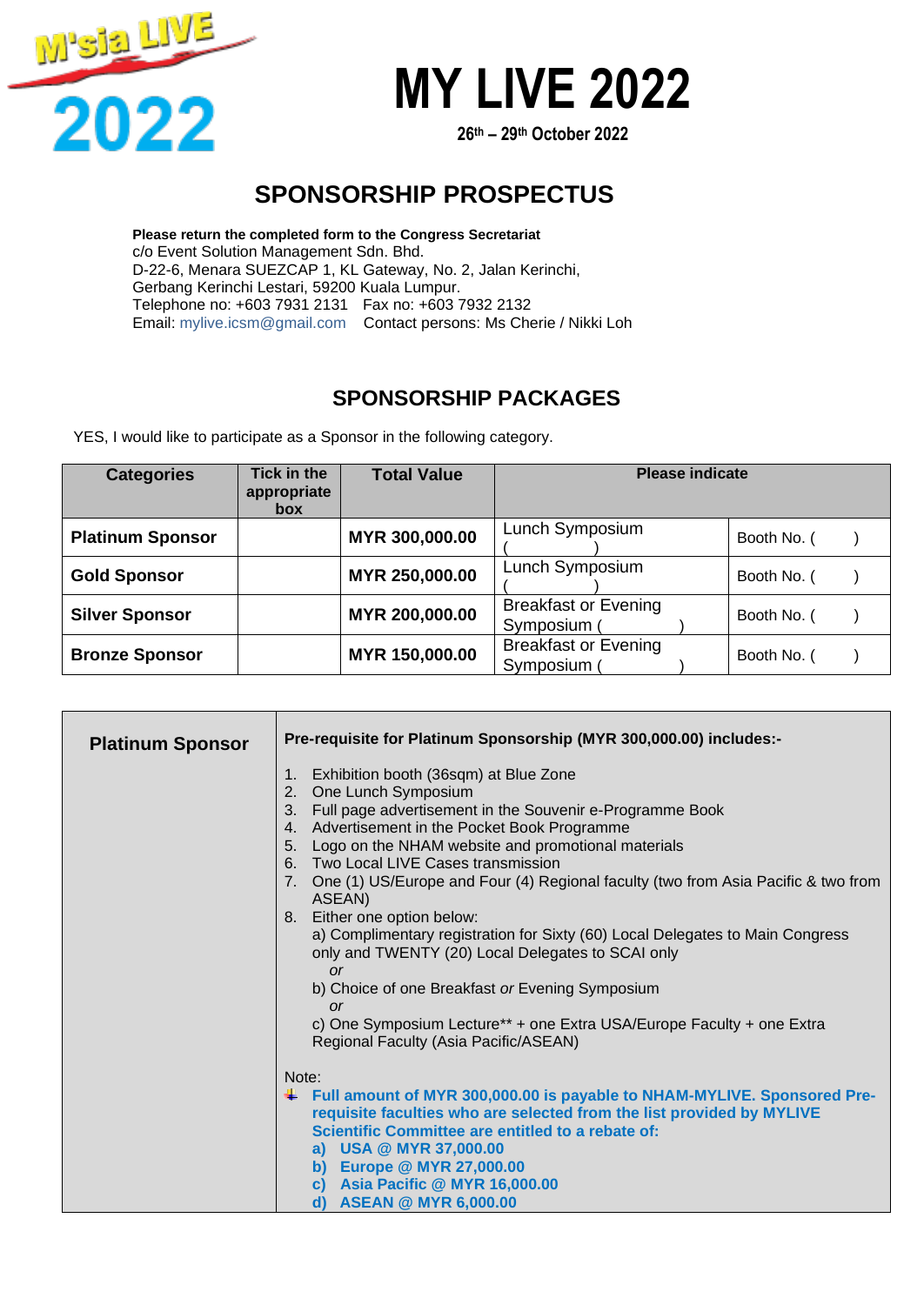

**26 th – 29 th October 2022**

| <b>Gold Sponsor</b> | Pre-requisite for Gold Sponsorship (MYR 250,000.00) includes:-                                                                                                                                                                                                                                                                                                                                                                                                                                                                                                                                                                                                                                                                                       |  |  |
|---------------------|------------------------------------------------------------------------------------------------------------------------------------------------------------------------------------------------------------------------------------------------------------------------------------------------------------------------------------------------------------------------------------------------------------------------------------------------------------------------------------------------------------------------------------------------------------------------------------------------------------------------------------------------------------------------------------------------------------------------------------------------------|--|--|
|                     | 1. Exhibition booth (36sqm) at Blue Zone<br>2. One Lunch Symposium<br>3. One Local LIVE Case transmission<br>4. Full page advertisement in the Souvenir e-Programme Book<br>5. Advertisement in the Pocket Book Programme<br>6. Logo on the NHAM website<br>7. One (1) US/Europe and Two (2) Regional faculty (one from Asia Pacific & one<br>from ASEAN)<br>8. Either one option below:<br>a) Complimentary registration for FIFTY (50) Local Delegates to Main Congress<br>only and FIVE (5) Local Delegates to SCAI only<br>$\alpha$<br>b) One extra Local LIVE Case Sessions (Total two) + one Extra Regional<br><b>Faculty (Asia Pacific/ASEAN)</b><br><b>or</b><br>c) One extra Local LIVE Case Sessions (Total two) + one Symposium Lecture** |  |  |
|                     | Note:<br>Full amount of MYR 250,000.00 is payable to NHAM-MYLIVE. Sponsored Pre-<br>₩.<br>requisite faculties who are selected from the list provided by MYLIVE<br><b>Scientific Committee are entitled to a rebate of:</b><br>a) USA @ MYR 37,000.00<br>b) Europe @ MYR 27,000.00<br>c) Asia Pacific @ MYR 16,000.00<br><b>ASEAN @ MYR 6,000.00</b><br>d)                                                                                                                                                                                                                                                                                                                                                                                           |  |  |

| <b>Silver Sponsor</b> | Pre-requisite for Silver Sponsorship (MYR 200,000.00) includes:-                                                                                                                                                                                                                                                                                                                                                                                                                                                                                                                                |
|-----------------------|-------------------------------------------------------------------------------------------------------------------------------------------------------------------------------------------------------------------------------------------------------------------------------------------------------------------------------------------------------------------------------------------------------------------------------------------------------------------------------------------------------------------------------------------------------------------------------------------------|
|                       | Exhibition booth (36sqm) at Blue Zone<br>1.<br>One Breakfast Symposium OR an Evening Symposium<br>2.<br>Advertisement in the Pocket Programme<br>3.<br>Full page Advertisement in the e-Programme Book<br>4.<br>5.<br>Logo on the NHAM website<br>One Local LIVE case transmission<br>6.<br>7. One (1) US/Europe and One (1) Regional faculty (Asia Pacific/ASEAN)<br>Either one option below:<br>8.<br>a) Complimentary registration for Main Congress for Fifty (50) Local Delegates<br>or<br>b) An upgrade from Breakfast/Evening Symposium to Lunch Symposium. (subject<br>to availability) |
|                       | Note:<br>Full amount of MYR 200,000.00 is payable to NHAM-MYLIVE. Sponsored Pre-<br>requisite faculties who are selected from the list provided by MYLIVE<br>Scientific Committee are entitled to a rebate of:<br>a) USA @ MYR 37,000.00<br>b) Europe @ MYR 27,000.00<br>c) Asia Pacific @ MYR 16,000.00<br><b>ASEAN @ MYR 6,000.00</b><br>d)                                                                                                                                                                                                                                                   |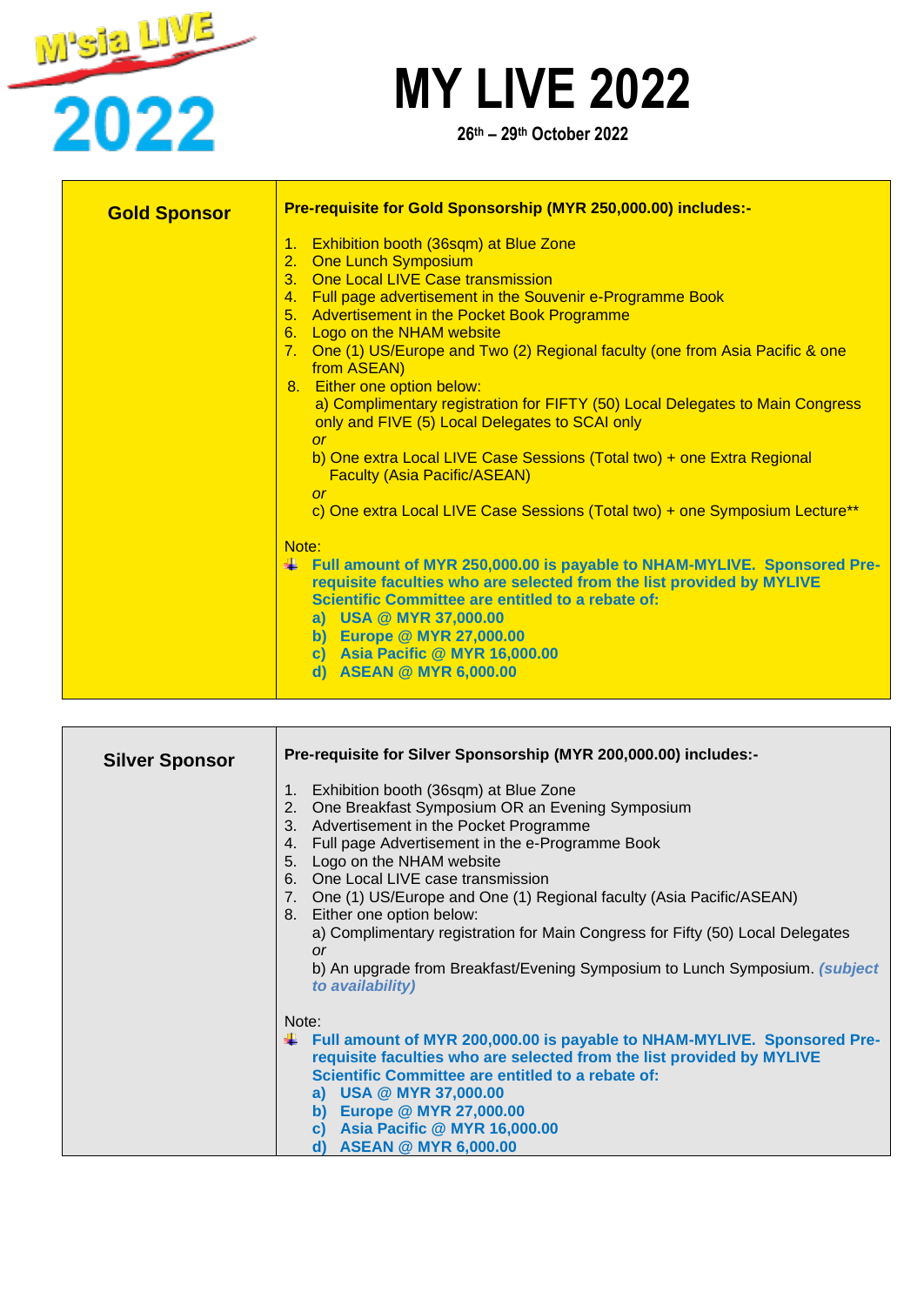

**26 th – 29 th October 2022**

| <b>Bronze Sponsor</b> | Pre-requisite for Bronze Sponsorship (MYR 150,000.00) includes:-                                                                                                                                                                                                                                                                                                                                                                                                                                                                                            |
|-----------------------|-------------------------------------------------------------------------------------------------------------------------------------------------------------------------------------------------------------------------------------------------------------------------------------------------------------------------------------------------------------------------------------------------------------------------------------------------------------------------------------------------------------------------------------------------------------|
|                       | Exhibition booth (36sqm) at Red Zone<br>2. One Breakfast Symposium or Evening Symposium<br>Full page Advertisement in the e-Programme Book<br>$3_{-}$<br>4. One Local LIVE case transmission<br>5. One (1) Regional faculty (Asia Pacific/ASEAN)<br>Logo on the NHAM website<br>6.<br>7. Either one option below:<br>a) Complimentary registration for Main Congress for Fifty (50) Local Delegates<br><b>or</b><br>b) A booth upgrade to Blue Zone (subject to availability) $+1$ extra Regional<br>faculty (Asia Pacific/ASEAN) + one Symposium Lecture** |
|                       | Note:<br>Full amount of MYR 150,000.00 is payable to NHAM-MYLIVE. Sponsored Pre-<br>requisite faculties who are selected from the list of MYLIVE Scientific<br>Committee are entitled to a rebate of:<br>a) USA @ MYR 37,000.00<br>b) Europe @ MYR 27,000.00<br>c) Asia Pacific @ MYR 16,000.00<br>d) ASEAN @ MYR 6,000.00                                                                                                                                                                                                                                  |

\*\*Duration of the Symposium Lecture will be on Scientific Chairman's discretion.

### **Faculty Sponsorship**

Sponsorship of faculty members by industry shall **INCLUDE:**

- 1. Return air ticket (Economy class 6 hours and below, Business class –6 hours and above)
- 2. Hotel stay for duration of the conference only
- 3. NHAM will provides a **Travel grant** based on item 1 clause if ApacMed members require the secretariat to handle their faculty logistics.
- 4. Temporary Practicing Certificate (TPC) and indemnity insurance for LIVE case operators.
- Speaker's Honorarium Faculty will be invited by the Scientific Committee representing the society; therefore, no honorarium fee will be provided by the organiser.
- Package sponsors are welcomed to propose their sponsored doctors to be listed as faculty members however, registration fees will only be waived for those on the Scientific Committee's choice list.
- Registration fees for industry-nominated faculty (Panellist role only) is chargeable as per fee table on page 4.

Sponsorship of faculty members by industry **DOES NOT INCLUDE**:

1. Any COVID Travel restriction-related cost posed by the government at the time such as RTK or PCR tests and quarantine.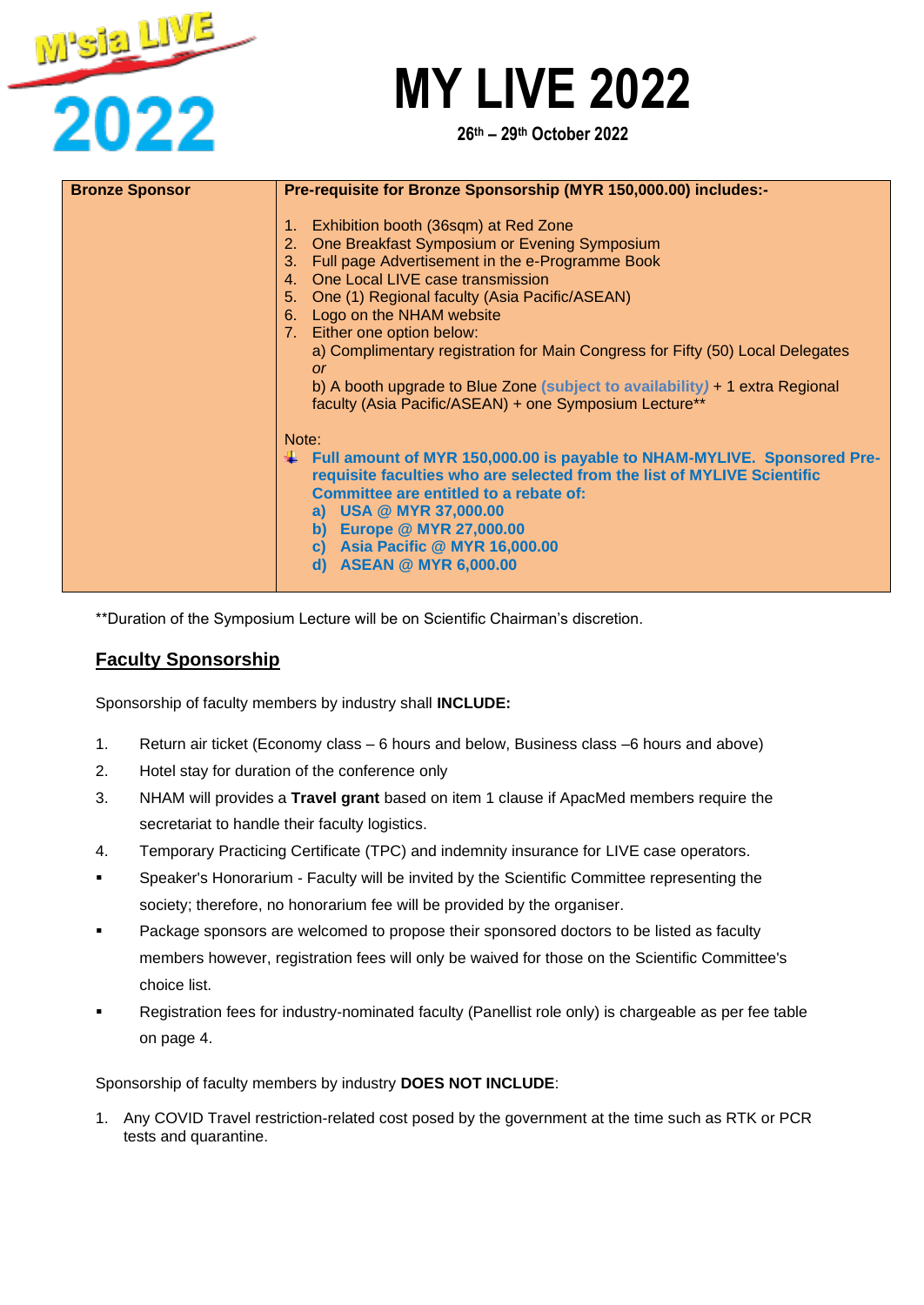

**26 th – 29 th October 2022**

We wish to participate as a sponsor at the above meeting in the following manner (please tick the appropriate box):

| <b>Item</b>                     | <b>Description</b>                                                            | <b>Unit Price</b><br>(MYR) | <b>Please indicate</b>               |  |  |
|---------------------------------|-------------------------------------------------------------------------------|----------------------------|--------------------------------------|--|--|
|                                 | <b>MYLIVE Main Congress</b>                                                   |                            |                                      |  |  |
| $\mathbf{1}$ .                  | Exhibition Booth (3m x 3m) at Blue Zone                                       | 18,000.00                  | No. of booth required (<br>Booth No. |  |  |
| 2.                              | Exhibition Booth (3m x 2m) at Red Zone                                        | 12,000.00                  | No. of booth required (<br>Booth No. |  |  |
| 3.                              | Lunch Symposium (27th & 28th October 2022)                                    | 90,000.00                  |                                      |  |  |
| 4.                              | Satellite Symposium (27th & 28th October 2022)                                | 90,000.00                  |                                      |  |  |
| 5.                              | Saturday Lunch Symposium (29th October 2022)                                  | 50,000.00                  |                                      |  |  |
| 6.                              | Breakfast Symposium (28th & 29th October 2022)                                | 50,000.00                  |                                      |  |  |
| 7.                              | Evening Symposium (Refreshments provided up to a<br>maximum of 100 delegates) | 50,000.00                  |                                      |  |  |
| 8.                              | Symposium Lecture (10 minutes)                                                | 15,000.00                  |                                      |  |  |
| 9.                              | Local LIVE Case session                                                       | 28,000.00                  |                                      |  |  |
| 10.                             | Overseas LIVE Case session **                                                 | 40,000.00                  |                                      |  |  |
| 11.                             | How To Session (Half Day)                                                     | 18,000.00                  |                                      |  |  |
| 12.                             | How To Session (Full Day)                                                     | 25,000.00                  |                                      |  |  |
| 13.                             | Advertisement in the Pocket Programme                                         | 12,000.00                  |                                      |  |  |
| 14.                             | Full page Advertisement in the e-Programme Book                               | 8,000.00                   |                                      |  |  |
| <b>SCAI Scientific Sessions</b> |                                                                               |                            |                                      |  |  |
| 1.                              | Lunch Symposium                                                               | 50,000.00                  |                                      |  |  |
| 2.                              | <b>Breakfast Symposium</b>                                                    | 25,000.00                  |                                      |  |  |
| 3.                              | <b>Evening Symposium</b>                                                      | 25,000.00                  |                                      |  |  |

#### **Note:**

- a) **The Organising Committee reserves the right to re-assign your booth IF you downgrade your sponsorship package. The original booth price committed will still be applicable.**
- b) **A non-refundable deposit for booth booking at 20% of the booth price must be paid within 30 days of booking.**
- c) **For those taking up a local LIVE Case session, a minimum commitment of one (1) booth is required.**

**\*\* Transmission cost will be fully borne by the sponsors.**